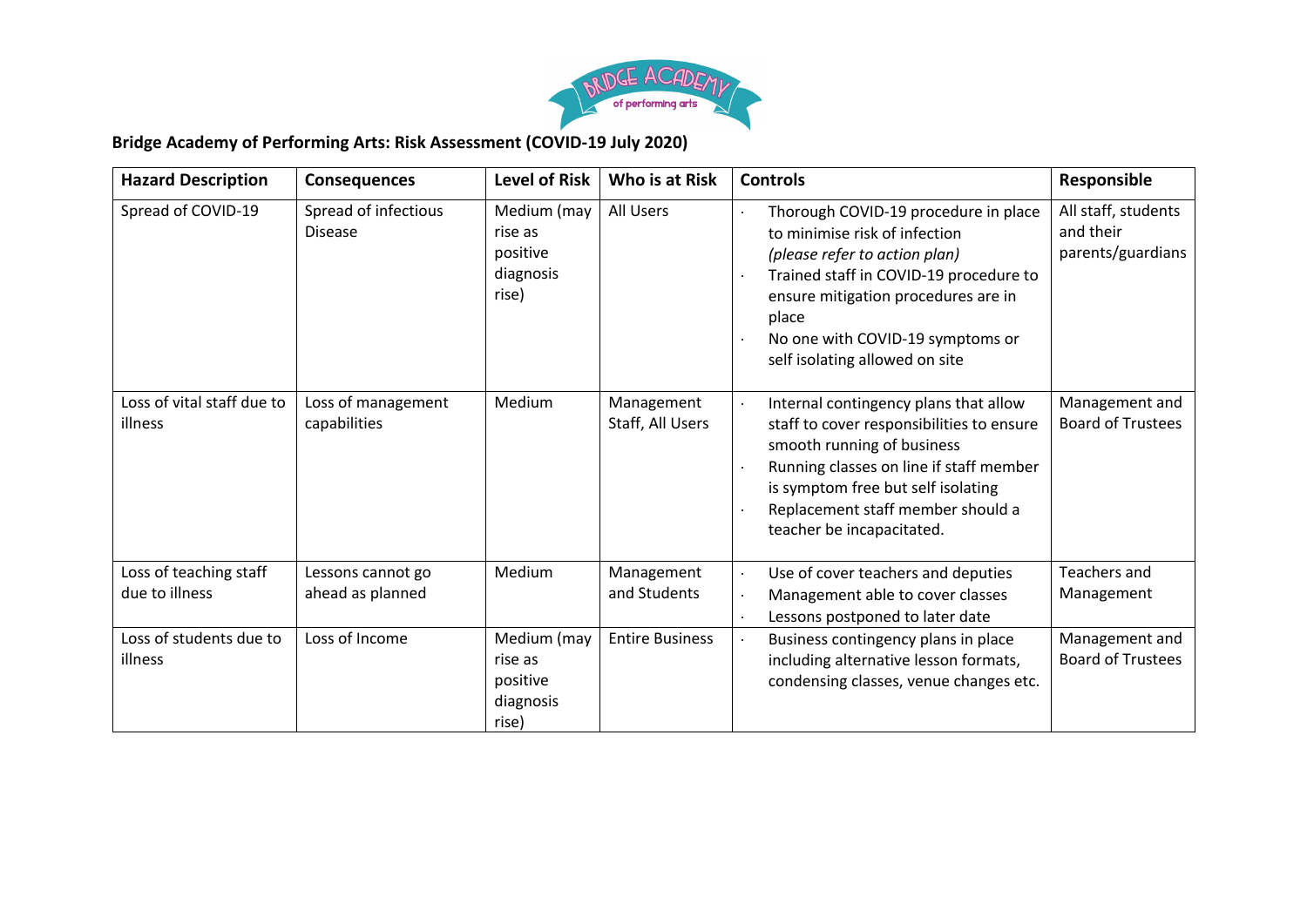

| <b>Hazard Description</b>                                                                   | <b>Consequences</b>                                        | <b>Level of Risk</b> | Who is at Risk                                                              | <b>Controls</b>                                                                                                                                                                                                                                | Responsible                                            |
|---------------------------------------------------------------------------------------------|------------------------------------------------------------|----------------------|-----------------------------------------------------------------------------|------------------------------------------------------------------------------------------------------------------------------------------------------------------------------------------------------------------------------------------------|--------------------------------------------------------|
| Spread of covid-19<br>through entering the car<br>reg into the iPad in the<br>lobby         | Catching covid-19                                          | Low                  | Anyone who<br>drives in and has<br>to enter their<br>car reg                | Wiping down of the pad before and<br>after touching it.<br>To save excessive wiping, teacher<br>enters numbers and wipes at the end<br>of the session                                                                                          | Church<br>provides<br>wipes,<br>teacher<br>responsible |
| Loss of Income                                                                              | Closure/Hiatus of<br><b>Business</b>                       | Low                  | <b>Entire Business</b>                                                      | <b>Business contingency including</b><br>running with skeleton staff and<br>providing alternative services                                                                                                                                     | Management<br>and Board of<br>Trustees                 |
| Spread of covid-19<br>through entering the<br>alarm code at beginning<br>and end of evening | Loss of teaching staff or<br>management member on<br>site. | Low                  | Teacher who<br>sets and unsets<br>the alarm                                 | Wiping down of the pad before and after<br>touching it.                                                                                                                                                                                        | Teacher<br>entering the<br>alarm code                  |
| Spread of covid-19 due<br>to an emergency<br>evacuation                                     | Catching covid-19                                          | Low                  | Students and<br>staff, anyone<br>who is in the<br>building                  | Attempts to maintain social distancing<br>throughout procedure. Although<br>potential risk to life and the importance<br>of evacuating the building superceeds<br>risk of catching covid-19.                                                   | Teacher and<br>any adults<br>present that<br>day       |
| Spread of covid-19 due<br>to administering of first<br>aid                                  | Catching covid-19                                          | Low                  | Student<br>requiring first<br>aid or member<br>of staff<br>administering it | Use of extra PPE where possible, to<br>minimise risk of contamination to both<br>student and staff member.<br>Use of gloves, visor and if needed pocket<br>mask for CPR.                                                                       | First aider<br>(teacher)                               |
| Spread of covid-19 due<br>to a person falling ill<br>whilst attending dance<br>class        | Catching covid-19                                          | Low                  | Anyone present<br>in the building<br>at that time                           | Other students encouraged to move<br>aside (still socially distanced) to ensure a<br>clear path for student to leave the class<br>Area set aside in prayer for the student<br>to await collection.<br>Parent called to come and collect child. | teacher                                                |